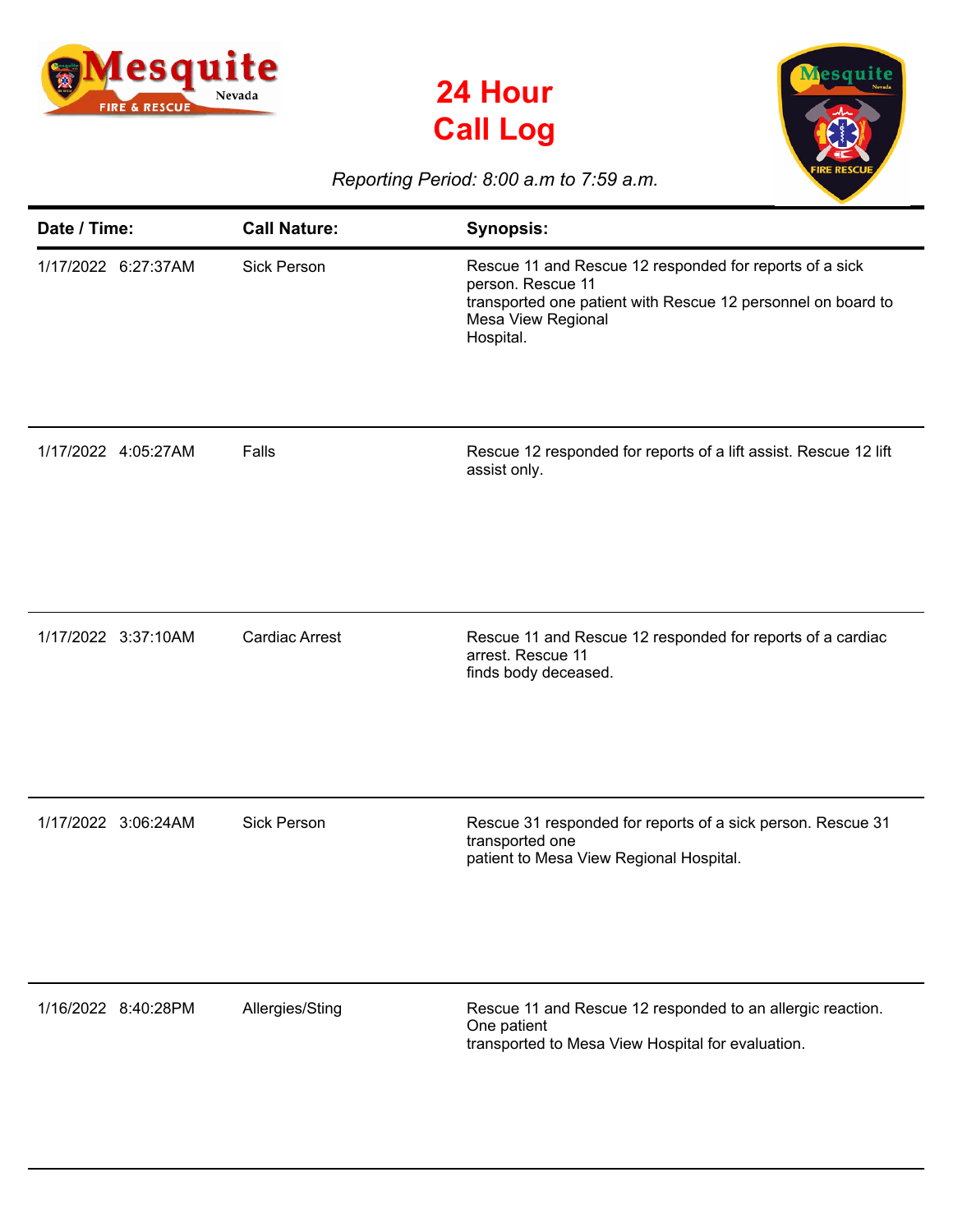| Date / Time:         | <b>Call Nature:</b> | <b>Synopsis:</b>                                                                                                                                                                                           |
|----------------------|---------------------|------------------------------------------------------------------------------------------------------------------------------------------------------------------------------------------------------------|
| 1/16/2022 5:06:51PM  | <b>Breathing</b>    | Rescue 31 and Rescue 32 responded for reports of breathing<br>problems. Patient on<br>scene signs out against medical advice.                                                                              |
| 1/16/2022 3:31:44PM  | <b>Brush Fire</b>   | Engine 31 responded for reports of a brush fire. Engine 31<br>established command,<br>extinguished the fire and checked for extension. Engine 31<br>saturated exposures<br>to prevent further fire spread. |
| 1/16/2022 2:44:23PM  | Unconscious         | Rescue 31 and Rescue 32 responded for reports of an<br>unconscious person. Patient<br>on scene signed out against medical advice.                                                                          |
| 1/16/2022 2:39:57PM  | <b>Breathing</b>    | Rescue 11 and Rescue 12 responded for reports of breathing<br>problems. Rescue 11<br>transported with Rescue 12 personnel on board to Mesa View<br>Regional Hospital.                                      |
| 1/16/2022 11:12:55AM | <b>Sick Person</b>  | Rescue 11 responded to a report of a sick person. No patient.<br>Rescue 11 cleared<br>and available.                                                                                                       |
| 1/16/2022 10:24:25AM | Falls               | Rescue 12 responded to a person who fell. Rescue 12 treated<br>and transport one<br>paitent to Intermountain St. George Regional Hospital.                                                                 |